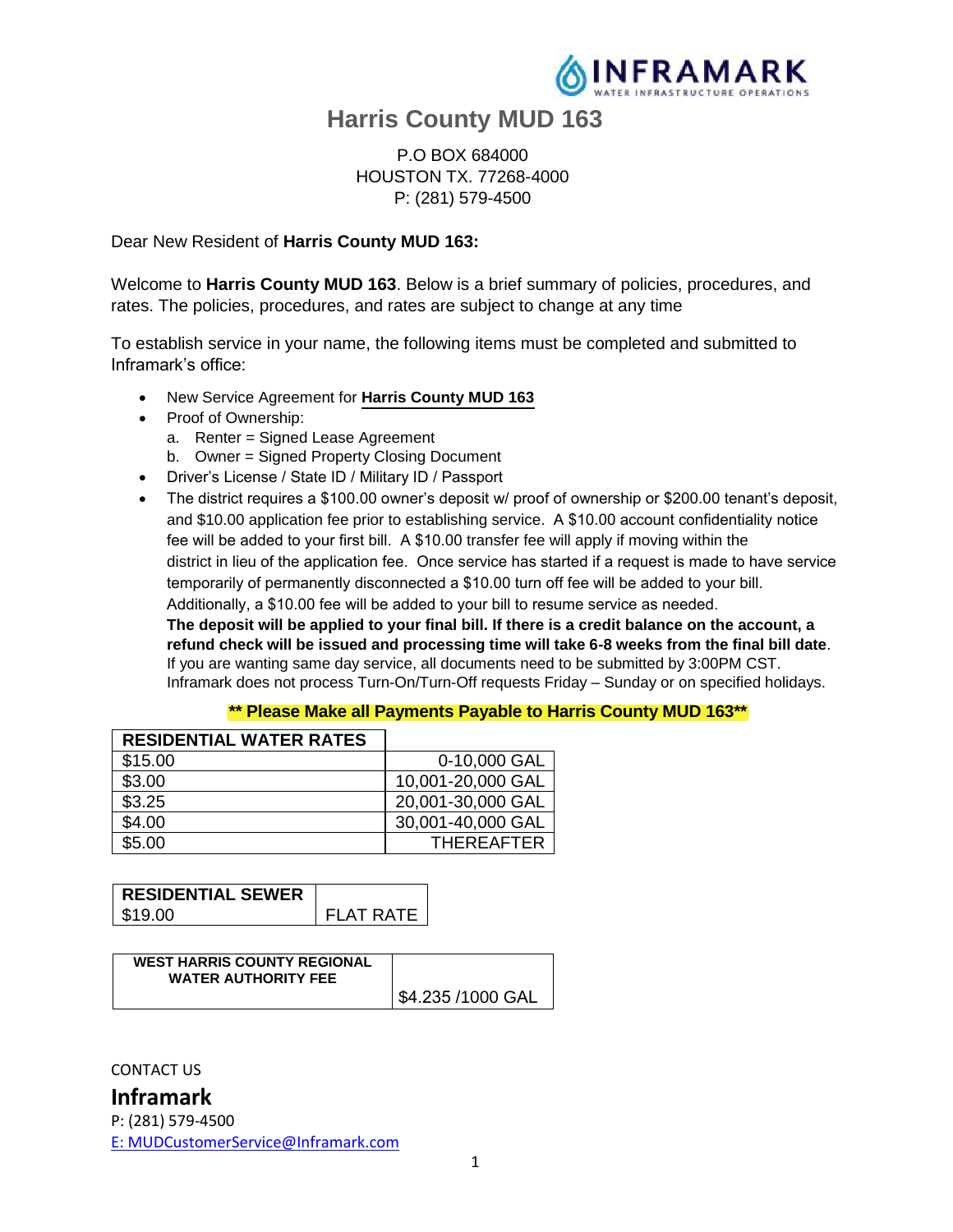

## **A 10% penalty will be assessed if payment is received after the due date. This amount is shown in the "AFTER DUE DATE" section on your bill.**

### **Delinquent:**

If your account becomes past due at the time current bills are generated, a termination notice will be sent to your address. Should full payment not be received as directed on the letter, your service will be disconnected. Should service be disconnected, a **\$50.00 disconnection/ reconnection fee** will be added to your account and an **additional \$100.00 disconnection deposit if owner OR \$200.00 disconnection deposit if tenant will be required if none on file**. The full balance of your account will be required to restore service, payable by cashier's check or money order only. The payment for disconnection of service is due by 4:00PM CST Monday through Friday, to restore with same day service. If your district offers after-hour services, payments made after 4:00PM CST will be subject to after-hours fees.

*NOTE: Once an account is turned off due to a non-payment: Payments made online, by QR reader, over-the-phone, or mailed, are not acceptable forms of payment to restore services.*

## **Payment Options Note: A \$20.00 returned check fee will be added to your bill for any check payment that is retured unpaid by your bank.**

- **Online**
	- o Payment Method:
		- Credit/Debit Card, convenience fee 3% of payment amount
		- Electronic Check, convenience fee of \$1.00
	- o www.paymyinframarkbill.com
- **QR Readers "InstaPay"**
	- o Payment Method: Credit/Debit Card, convenience fee 3% of payment amount
	- o Electronic Check, convenience fee of \$1.00
- **Over-the-Phone**
	- $\circ$  Payment Method: Credit/Debit Card, convenience fee 3% of payment amount
	- o Payment Method: Check, \$1.00 flat fee
	- o English: Select Option "1"
	- o Spanish: Select Option "2"
- **Mail-In (Personal Check/Bill Pay)**
	- o ATTN TO: Harris County MUD 163 P.O BOX 684000 Houston, TX, 77268

CONTACT US

**Inframark** P: (281) 579-4500 E: MUDCustomerService@Inframark.com